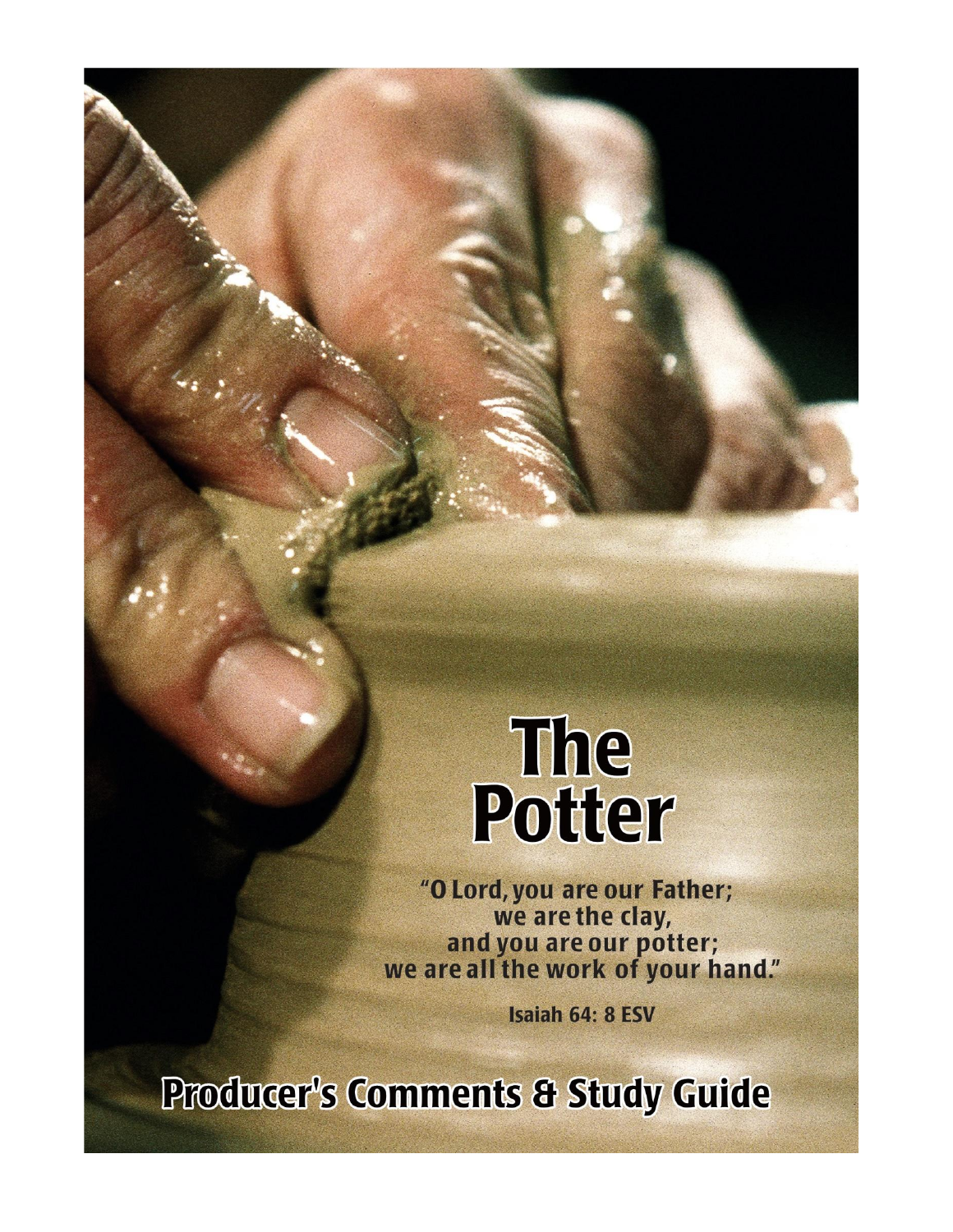# **The Potter**

# **Producer's Comments & Study Guide**

#### **"That I may know Him..."**

**Philippians 3:10**

I thank the Lord that He, the Creator of the universe, was the Potter who took all the broken pieces of my life and molded me into a brand new person. I'll tell you more of my story in the "Producer's Comments" section. But for now, let it suffice to say that the Lord called me out of the miry bog of my life when I was a junior in college majoring in art. He started speaking to me...teaching me about Himself as I worked with the clay in my ceramics class.

Years later, when I got involved in media production, I knew I had to share the lessons He had taught me through the clay. I originally produced *The Potter* as a 3-projector slide show which I hauled around the country… showing it in venues from country churches to national conventions. Later, I transferred it to VHS then DVD for wider distribution. I am now overjoyed to have it on the Web for all to see without cost.

The Potter is an inspirational allegory illustrating our walk with the Lord using the process potters use in working with clay. As you watch the Master Potter take a broken, previously used, discarded piece of dry clay and form it into a usable, beautiful vessel, you'll see the depth of this parable. You may recognize the breaking process, the wedging, the on-the-wheel experiences of your life…the fire, the glaze, the second fire…but "through it all" I pray that you'll see the purposeful, creative hand of the Master Potter. Described as "a sensitive presentation weaving many Biblical truths into one beautiful message," The Potter ministers encouragement to Christians, and it is used by the Holy Spirit to bring those who do not know Him to say, "Make me a new creature, Lord!"

Together… on our way to our Father's house,

Livela King

Linda

The Producer's Comments & Study Guide may be duplicated for group use.

#### **Producer's Comments**

by Linda King

When I was a student at Colorado State University, I was an art education major with a focus on ceramics. I loved working with the clay! Before I say anything more, let me make sure you understand that when I say "throw a pot" it refers to the process of forming a pot on a potter's wheel…not heaving a pot across the room. I have three life quotes from my ceramic instructors. When our pots would crack and we would want to try to fix them, our instructor Clara Hatton would always say, "Once a cracked pot…always a cracked pot!" She would make us start over and not try to repair the cracked pot. My other instructor Bill Alexander would say, "A poor craftsman always blames his tools." I often remember that when I'm ready to blame this or that rather than taking responsibility for my mistakes. He would also say, "It takes two potters to throw a good pot -- one to throw the pot and one to shoot the potter when he's done." Too often, potters keep working on a piece…diddle around with it until the clay loses its elasticity. I started applying that quote to other areas of my life...saying, "It's time to shoot the potter!" So, when I go on and on trying to improve this or that when I'm working on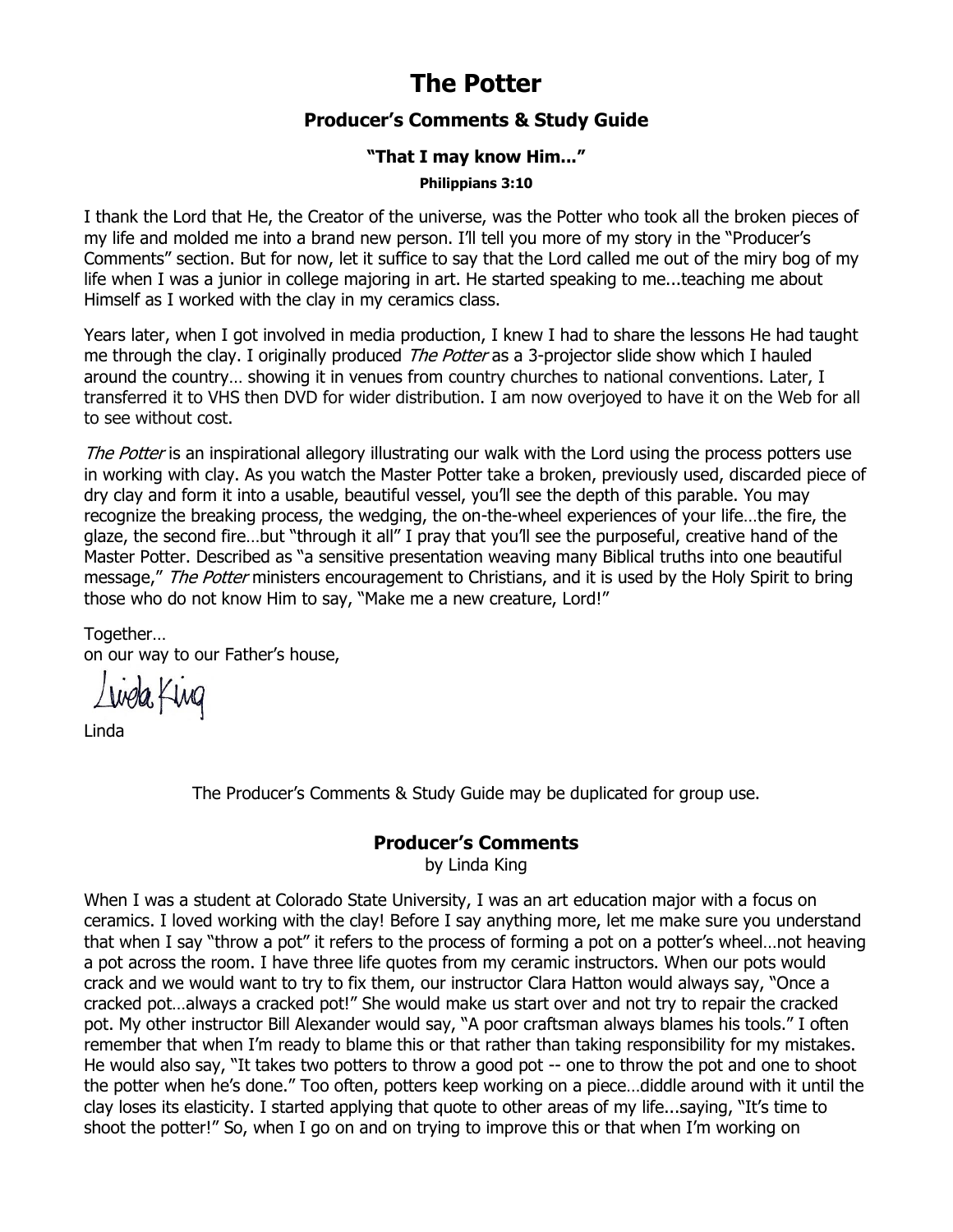something…tweak it here…tweak it there, my best friend will often say, "It's time to shoot the potter!" Those are fun lessons from my days in ceramics class.

But I learned much more at CSU, for it was there that my life spiraled down into the muck and mire. Struggling with an all-consuming loneliness, an unsatisfied longing to belong to someone, and the depravity of life that came in trying to fill that emptiness, I determined to take my own life. But Jesus came knocking. He moved Carol (one of the girls on my dorm room floor) to come knocking on my door. When I finally opened the door, she saw my despair and asked me if I had ever asked Jesus to forgive me and to take over my life. The miracle was that I said, "No". I had grown up religiously, intensively involved in many activities in my church, but I never knew that the Lord Jesus wanted to have a personal relationship with me! I never really understood that being a Christian was based on what Jesus had done in giving His life on the cross...not on my pridefully working to be good enough. I had pursued God, but now I realize that He was pursuing me…knocking on the door of my heart as surely as Carol had knocked on the door of my room. Carol said, "If you confess with your mouth that Jesus is Lord and believe in your heart that God raised Him from the dead, you will be saved." Romans 10:9 ESV Jesus Christ died on the cross to pay the penalty for everything bad that I was doing, had ever done, or would ever do! His forgiveness was a free gift I could receive but never earn! That night I turned from my wicked ways, received His forgiveness, and I committed my life to Him. And just as He promises, He filled my emptiness with His presence...His Life! And the adventure began!

The strong awareness of His presence with me and in me replaced the loneliness! I felt alive! I had a new sense of purpose. I wanted to really get to know Him! I wanted to tell others what He had done for me and could do for them! Because Jesus was now living His Life in me by His Holy Spirit and was opening my eyes and teaching me, I could understand the Scriptures. I wanted to live in a continual awareness of His presence with me! As I worked on the clay, He started whispering parables to my heart. This is one of my favorites. When throwing a pot on the potter's wheel, I was to put one hand inside and one outside of the clay piece I was forming. As I applied pressure on the outside, I was to oppose it with an equal amount of pressure on the inside. That is what kept my pot from collapsing, and as I gently pulled up, it made my pot grow! The Lord showed me that was like our lives lived in relationship with Him. When difficult life circumstances happen to us on the outside, He is always there on the inside to equalize that pressure, be the support we need, gently pulling us upward, and that causes us to grow. I was so excited! I'd call my instructor over. "Mr. Alexander, look at this! This is just like the Lord…," and I'd tell him what the Lord had just shown me. He'd slap his forehead and say, "Oh, you remind me of my Southern Baptist mother!" As I got involved in studying the Bible, I found those truths that He was teaching me from the clay were in His Word! What a thrill that was!

Years later, when I got involved in media production, the Lord laid it on my heart to share these lessons. As I listened to Him, He wove together the truths He had taught me through the clay for the script of this presentation. But what about the visuals? There was only one potter I even considered asking to work with me for the visuals. It had to be Mr. Alexander. This was now 1978. I was living in Nebraska. I had graduated in 1964 from Colorado State University. Would Mr. Alexander still be there? Could I find him? I called. Yes! He was still there! He was changing universities at the end of the year. I asked him if he would work with me. He said that he couldn't because he had a big show coming and lots of pots to prepare. I begged. No, he couldn't. I begged some more. And then…He agreed. HE AGREED! I sent him the script to make sure all of my facts were correct. I described the pots and the various stages I needed. He prepared everything. I went to Colorado, and in one day I shot 52 rolls of film…all of the visuals needed for the show! Thank you, Lord, and thank you, Mr. Alexander.

And so it was that *The Potter* was originally created as a 3-projector slide presentation which I showed in venues around the country. In the 80s, I converted it to VHS. In the late 90s the Lord started encouraging me to digitally remaster it. I thank the Lord for His great patience and perseverance with me. What joy that it is now available without cost on the Worldwide Web. Only the Lord could design a presentation which is so undated that its message which began in 1978 is still touching hearts! I am truly amazed! I praise His name!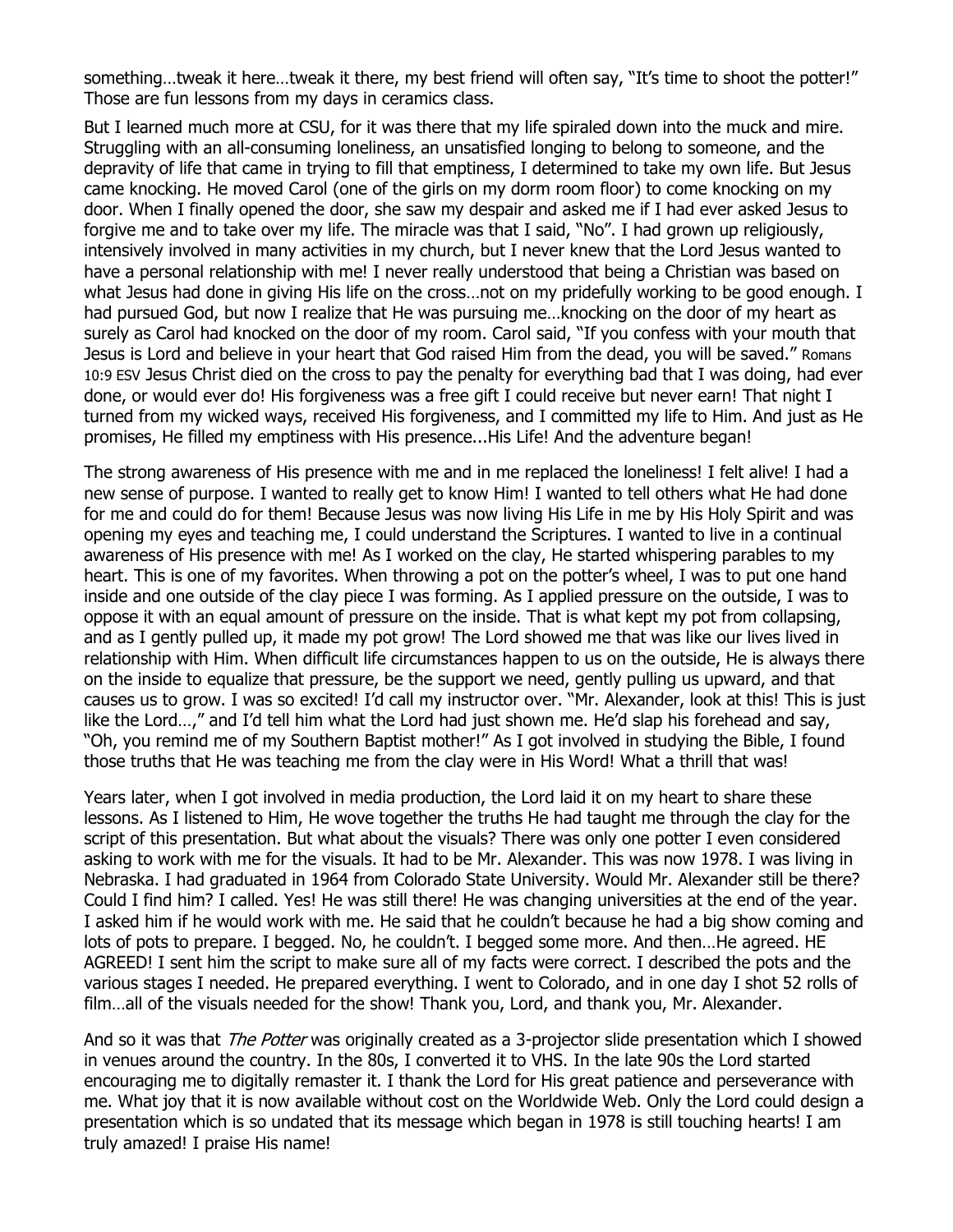There are many spiritual illustrations in this presentation. The breaking, the wedging, the forming, the drying, the first fire, the glazing, the second fire…but through it all, it's the presence of the Pitcher with and later within the pot that made all the difference. For Christians, coming to realize that Christ is alive with us and in us and wants to live His live through us is lifegiving and life-changing! When we are living with that awareness, when we are in conversation with Him throughout the day, it becomes natural to turn to Him for wisdom, direction, courage, patience, and love. Slowly, we come to realize that He doesn't give us courage...He IS our courage! He doesn't give us strength...He IS our strength! He doesn't just give us life, He is the Life He gives us! When we become aware of His presence, we begin to understand that we are not alone. We can give Him our anxiety. He can help us not yield to temptation. Being aware of His presence makes all the difference in all of life!

Our culture values independence. We can't wait to grow up so we can be independent! We want to have life all figured out...even in the Christian world. We want a 3 1/2" x 5" card with answers for every question… directions for every situation. But the Lord wants us to depend on Him for direction and to be responsive and available to Him. When we are letting Him live His life through us...that is fulfillment! Jesus was dependent upon His Father! He showed us how to live. Some say that the Lord isn't interested in the little things in our lives. Oh my, that is not true. He wants to be involved in every detail of our lives.

What can we do to become more aware of God's presence? Creation is a great reminder and can stir us to turn to Him in gratitude. He often uses visuals in my life. After becoming a Christian, I went to InterVarsity Christian Fellowship's Bear Trap Ranch. The first summer, I was a camper and received wonderful teaching and inspiration through the speakers. The second summer I was on the work crew. I remember standing in the kitchen…feeling sorry for myself because I was not able to hear the speakers. The Lord spoke to my heart: "I can teach you just as much in this kitchen as I can at the Lodge!" I believed Him because He had been teaching me over the clay the semester before at CSU. That began an amazing summer adventure with the Lord. I began anticipating what He would teach me! I would look at something and say, "How does this remind me of the Lord or my relationship to Him." And I'd listen. Once I asked, "How does this dirty dishwater remind me of the Lord or my relationship to Him?" Here's what He said: "The dirty dishwater is like Jesus. The dishwater took the dirt off the dishes so they could be clean and used again. Jesus took the dirt…the sin from your life so you could be used by Him." This is how the Lord started helping me be intentional about being aware of His presence. Why don't you give that a try? Just know that anything you believe you hear must always line up with the truths of the Bible. The more we listen and respond to His still small voice, the more we will be able to recognize it!

Once we have turned from our old self-serving lifestyle, and have received the gift of His forgiveness, once we are committed followers of Jesus, and He has taken up residence within us, He promises that He will never ever leave us! Why then do we pray and ask the Lord to be with us? Doesn't that make us question whether He is with us all the time? Instead, I've found it a real faith builder to say, "Thank you, Lord, that you are with us and promise never to leave us! Please help us be very aware of your presence." "...He [God] Himself has said, I will not in any way fail you nor give you up nor leave you without support. [I will] not, [I will] not, [I will] not in any degree leave you helpless nor forsake nor let [you] down (relax My hold on you)! [Assuredly not!] Hebrews 13:5b AMPC

Perhaps you don't yet have an intimate relationship with God the Father through His Son Jesus. Perhaps you have a huge empty hole in your heart you are trying to fill with everything and anything and anyone...none of which is satisfying your aching emptiness. Perhaps you feel that your life has no meaning or purpose. Perhaps you feel desperately lonely. Perhaps you feel like life is no longer worth living. Perhaps you are involved in church activities...doing lots of good things...but it doesn't satisfy your heart. I have great news for you! Jesus loves you, and He is the answer! Here's what the Bible says: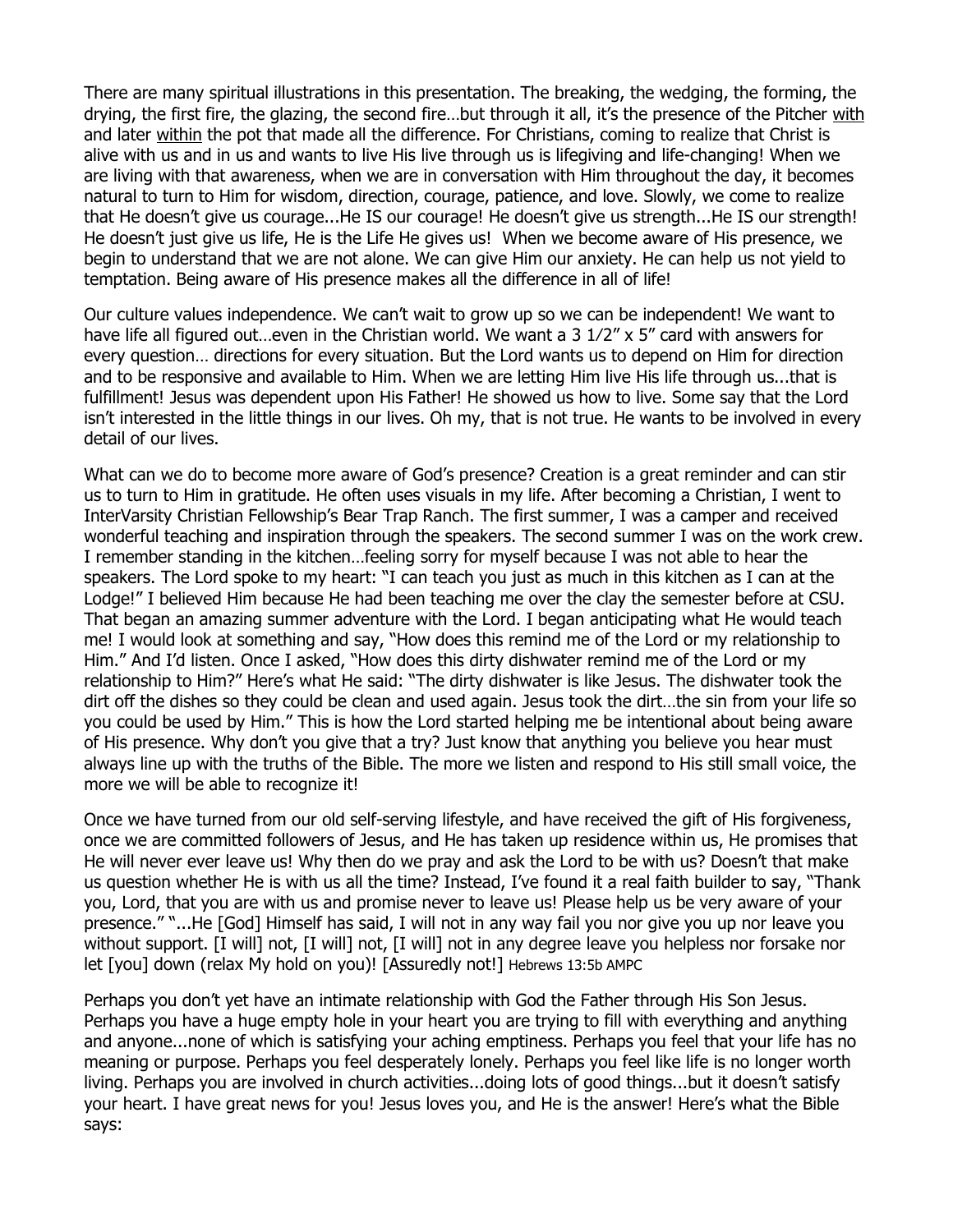• We are all in the same condition! "For all have sinned and fall short of the glory of God." Romans 3:23 ESV

• "For the wages of sin is death." Romans 6:23a ESV

• Because of love, Jesus died on the cross to pay that penalty for us: "God shows his love for us in that while we were still sinners, Christ died for us." Romans 5:8 ESV

• "For the wages of sin is death, but the free gift of God is eternal life in Christ Jesus our Lord." Romans 6:23 ESV

• "But to all who did receive him (Jesus), who believed in his name, he gave the right to become children of God. John 1:12 ESV

• "If you confess with your mouth that Jesus is Lord and believe in your heart that God raised him from the dead, you will be saved." Romans 10:9 ESV

• "Therefore, if anyone is in Christ, he is a new creation. The old has passed away; behold, the new has come." 2 Corinthians 5:17 ESV

God loves you and wants to have an intimate relationship with you! This is absolute fulfillment! This is being who you were meant to be. This is living the life you were meant to live. This is fulfilling the purpose for which you were created! This is the great adventure! The God of the universe wants to live His life in you and through you! Does it get any better than that?

Do you sense He is calling to you...knocking on the door of your heart? Is this what you want in your life? Is this WHO you want in your life? Just tell Him. You could pray a prayer such as, "Father God, I know that I am a sinner. I know that I have been going my own way and doing my own thing all my life. Thank you that you love me so much that you gave your one and only Son Jesus who died on the cross to pay the penalty for my sins. I believe in Him. Thank you for forgiving me of everything I've ever done wrong. Lord Jesus, I'm so thankful that you rose from the dead so you could give your life to me and live your life through me. Please come into my heart and take over my life. I want to be and to do all you have planned for me! I give my life to you. Thank You for giving Your life to me! I receive you as the Lord and Savior of my life. I want to know you more and more! Thank you for giving me your Holy Spirit who will be my Teacher and my Guide. Thank you that you will never ever leave me and that one day I will live with you in heaven! Thank you! In Jesus' name I pray! Amen!"

I celebrate with you that you have chosen to believe, receive, and follow Jesus! You have just moved from death to Life! You are a brand new person! Remember, "Therefore if anyone is in Christ, he is a new creation. The old has passed away; behold, the new has come." II Corinthians 5:17 ESV

To help you grow, start reading the Bible. I'd start with the book of John to get to know Jesus more and more. I strongly encourage you to get involved in a church that teaches from God's Word the Bible. Get involved in a local Bible study.

When we give up living our lives for ourselves and commit our lives to Jesus and to following Him, we can truthfully say, "I have been crucified with Christ. It is no longer I who live, but Christ who lives in me. And the life I now live in the flesh I live by faith in the Son of God, who loved me and gave himself for me." Galatians 2:20 ESV

"Trust in the Lord with all your heart, and do not lean on your own understanding. In all your ways acknowledge him, and he will make straight your paths." Proverbs 3:5-6 ESV

"Now may the God of peace [Who is the Author and the Giver of peace], Who brought again from among the dead our Lord Jesus, that great Shepherd of the sheep, by the blood [that sealed, ratified] the everlasting agreement (covenant, testament), Strengthen (complete,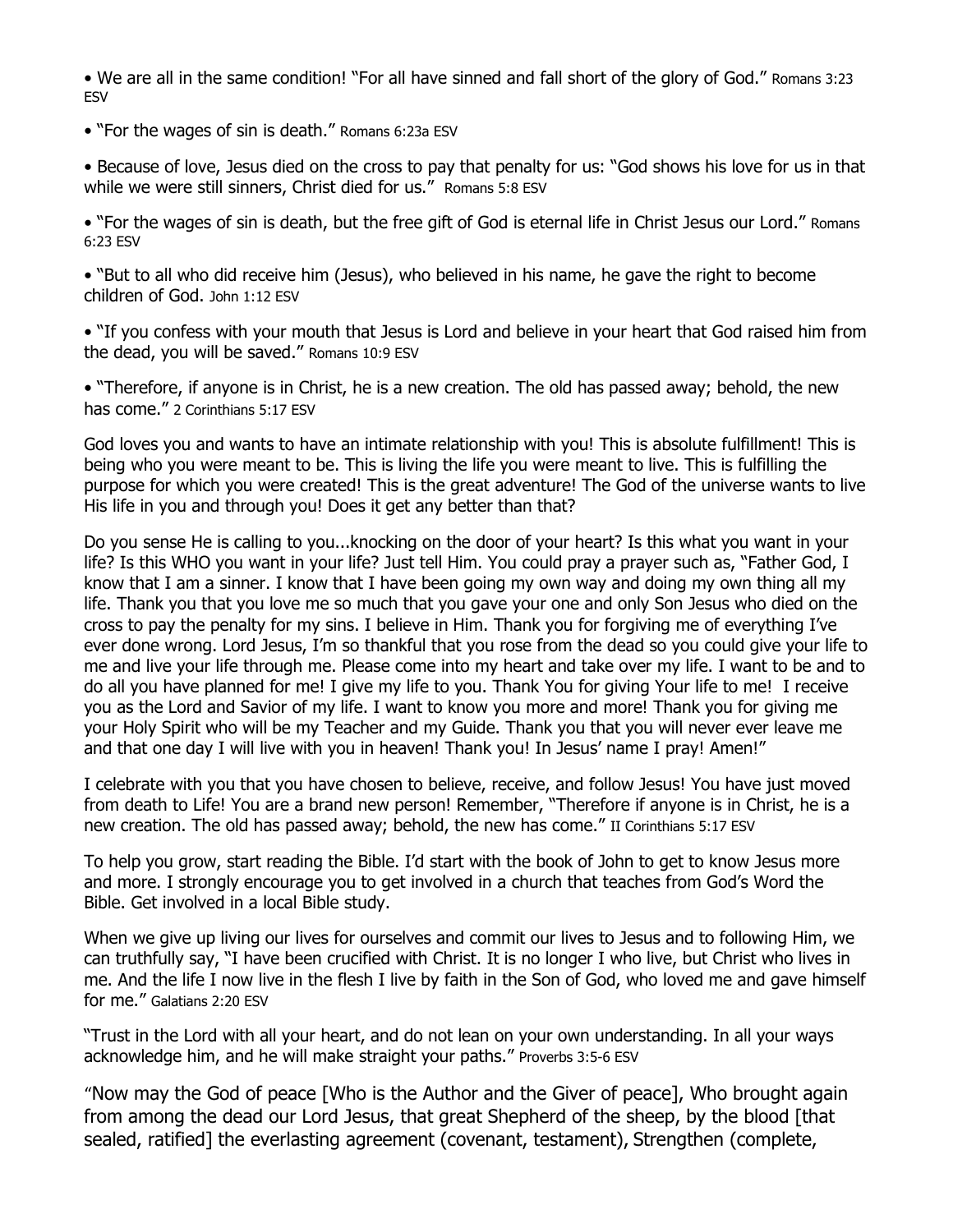perfect) *and* make you what you ought to be *and* equip you with everything good that you may carry out His will; [while He Himself] works in you *and* accomplishes that which is pleasing in His sight, through Jesus Christ (the Messiah); to Whom be the glory forever and ever (to the ages of the ages). Amen (so be it)." Hebrews 13:20-21 AMPC

# **STUDY GUIDE**

At the beginning of *The Potter*, we find a broken, discarded piece of pottery on the pile to be recycled. I'll refer to it as "the clay." It had had other potters before. It had been used and abused, and it had had promises broken and hopes shattered. It had been rejected and thrown aside. Can you identify with any of these feelings?

It was at this point in the clay's life that the Master Potter came along. Who does the Master Potter represent? Think of words which describe Him and His treatment of the clay.

What was the clay's initial reaction to the Potter's promise to make him into something special?

What gave him the courage to believe?

How does that relate to you and your relationship with God?

Did the Potter keep His promise?

Think of words which describe the clay. What various steps did the Potter take the clay through before He took him to the potter's wheel?

Was there a purpose for each of those steps?

Were those all pleasant experiences?

After softening the clay, the Potter put him through a sieve to separate him from the things that would keep him from being what He had in mind. Have you experienced that in your life?

Who does the Pitcher represent? What influence did He have on the clay?

What was the Pitcher's attitude toward the Potter?

What was the clay's purpose?

What did it take for the clay to fulfill its purpose?

What does the water represent? What was its purpose?

How are we like the clay in the Potter's hands?

Do you think you are being molded by God as the clay was molded by the Potter? How? Why?

Where in this program do you see trust relationships? How were they established? Do they remind you of any situations in your own life?

When the Potter threw the lump of clay down onto the table during the wedging process, empty holes popped out on top of the clay. If the Potter had not worked to remove these holes, they would have caused the pot to explode when it was in the kiln. What do these holes represent?

Have you ever experience being on God's wedging table? Was their purpose in what you experienced?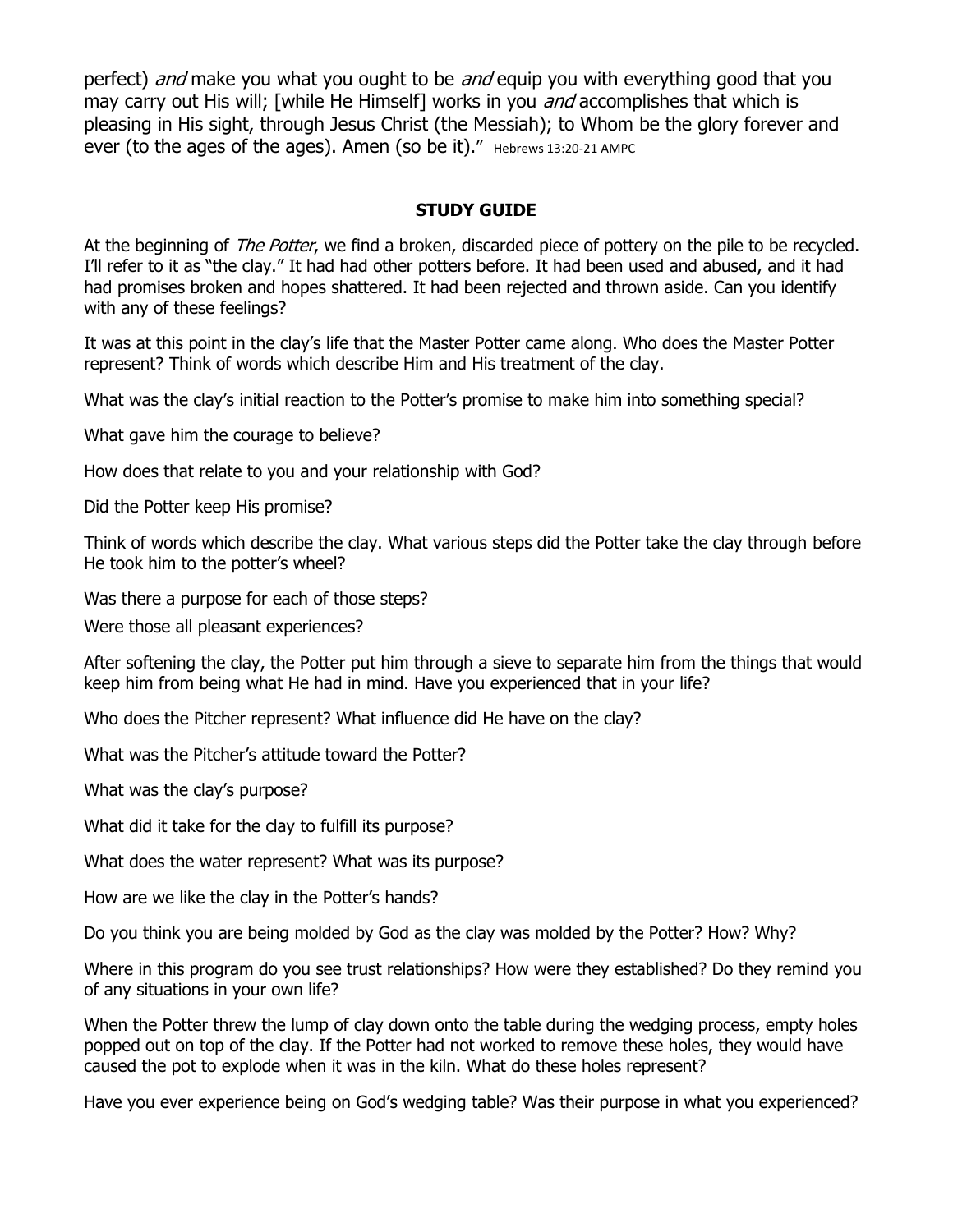"It seems for every bit of pressure He puts on the outside, He opposes it with an equal amount of pressure on the inside. I began to grow!" Have you experienced this equalizing pressure in your life?

What do you see about the Potter's timing with the clay? Can you compare any of your experiences with the Lord to that?

What did the smashing of the pitcher represent?

"He took me back to the wedging table and sprinkled the small bits of the Pitcher over me and folded me over and over, just as before. What does this represent?

Some of the other pots that were made by other potters exploded when they were in the kiln. Who or what today could be "other potters?"

"Some think that it's the glaze that makes you able to hold water, but it's really the degree to which you're fired." How does this compare with lives of Christians you know? How does it relate to your own life?

What did the glaze represent? Why was it transparent?

What happens when we try to look good on the outside and do those things we think Christians are to do but don't deal with the inside issues?

What were some of the differences the clay experienced when he was in the hands of the Master Potter as opposed to when he had been in the hands of the "other potters?"

Can you picture clay continually jumping off the Potter's wheel? Do you ever try to jump off of the Potter's wheel? Why?

What are some specific ways you can yield your life to God and let Him mold you?

Was there any particular place during The Potter that you felt the Holy Spirit really zero in on you? "That's what I did in your life! That's what I'm doing right now! That's what I want to do!

What in your life has been broken? And mended? Is still in need of mending?

Being molded and following God's will is a lifetime process. Do you know someone who is letting God mold them? What is God using to mold them?

Are you cooperative clay?

Do you feel God's molding process in your life? What things, people, and experiences is He using?

In *The Potter*, the clay often intentionally turned his attention to focus on the Pitcher. What happened to him when he did?

In focusing on the Pitcher, he was encouraged, strengthened, gained hope, and received instruction. What does this encourage you to do?

Christ demonstrated this as it is recorded in Hebrews 12:1-2 ESV. "Therefore, since we are surrounded by so great a cloud of witnesses, let us also lay aside every weight, and sin which clings so closely, and let us run with endurance the race that is set before us, looking to Jesus, the founder and perfecter of our faith, who for the joy that was set before him endured the cross, despising the shame, and is seated at the right hand of the throne of God."

Jesus' focus was set, and He was able to endure the cross and despise the shame. For us, it requires being intentional about looking away from all that will distract us and then fixing our eyes on Jesus.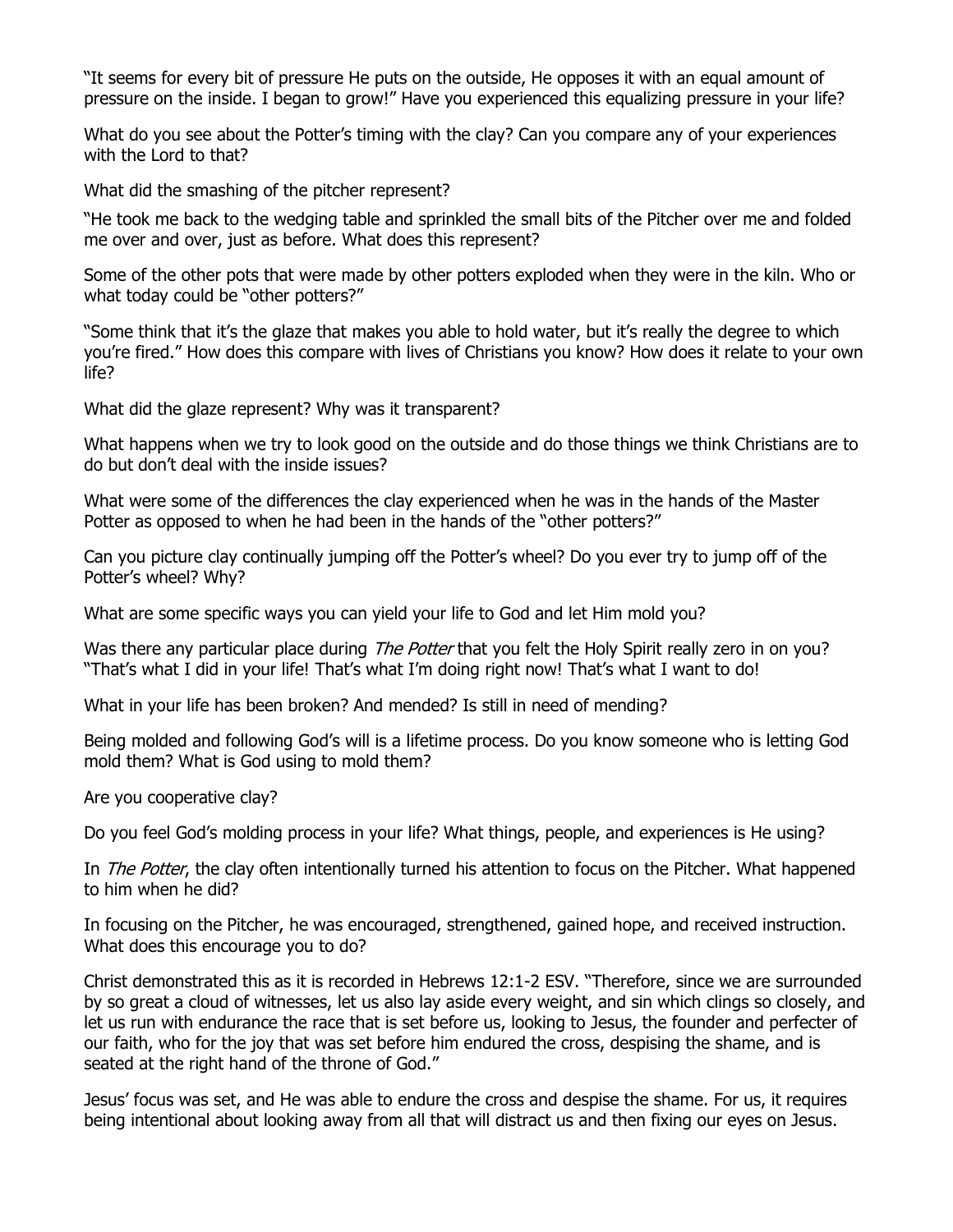What is most often the focus of your mind?

What is a frequent distractor for you?

What can you do to remember to focus on Jesus?

In *The Potter*, the presence of the Pitcher made all the difference for the little pot. The Lord's presence…the awareness of the Lord's presence can make all the difference for us.

If you are aware of His presence, will it change what you think about?

If you are aware of His presence, will it influence what you say?

If you are aware of His presence, will it influence what you do?

Do you worry so much when you are aware of His presence?

If you are aware of His presence, how will you respond to temptation?

If you are aware of His presence, will you be so afraid?

What helped the little pot endure the flames of the kiln?

What was the end result for the little pot going through that entire process?

In observing the change in the little pot they had once known, how did the other pots who had been tossed aside respond?

What has the Master Potter done in your life? Have you shared that with others? What impact might your sharing have on their lives?

It's an astounding moment when you realize that the God of all creation loves you, picked you up off of the discard pile, and has a design, a purpose, and a plan for your life! "I am sure of this, that he who began a good work in you will bring it to completion at the day of Jesus Christ." Philippians 1:6 ESV He is able! We can trust Him!

My part? My part is to fully cooperate with God in fulfilling the purposes He has for me! I want to be dependent, responsive, obedient, and available to Him! I want to be and do all He has prepared for me!

"For we are his workmanship, created in Christ Jesus for good works, which God prepared beforehand, that we should walk in them." Ephesians 2:10 ESV

#### **Suggested Reading:**

Psalm 16:11 2 Corinthians 4 Psalm 91 Hebrews 13:5b-6

#### **The Practice of the Presence of God**

by Brother Lawrence

During the summer at Bear Trap Ranch, that I mentioned in the Producer's Comments, I often shared with a staff member what the Lord was teaching me through the pots and pans in the kitchen. What a wise leader she was. She listened. She waited. At the end of the summer, she gave me the little book The Practice of the Presence of God by Brother Lawrence. What a thrill to discover that Brother Lawrence and I had had many similar experiences with the Lord in the kitchen. It would not have been the same…much of the intimacy of the experience and discovery with the Lord would have been lost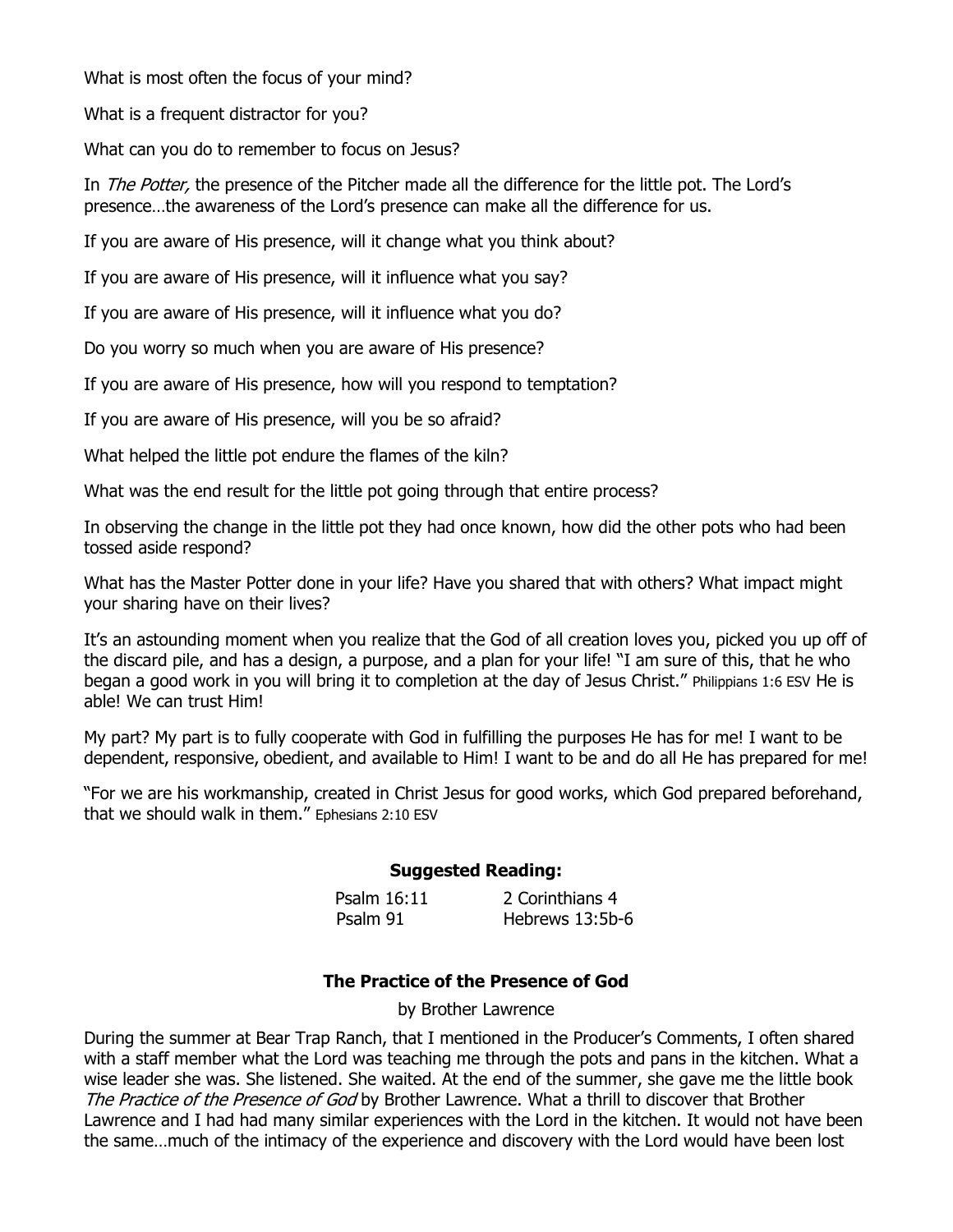had that staff person given me the book at the beginning of the summer instead of at the end! She let me learn from the Lord and then reinforced what I had learned by sharing the story of another who had learned in a very similar way! The timing of her gift was a lesson in itself. Anticipate the Lord! He has much to teach us if we but listen!

#### **Still Small Voice**

There's a still small voice that calls to me Deep inside my heart it calls to me. Come away with me; I will speak to you Take this time to be with me.

©1997 Linda King

#### **Jars of Clay**

We hold this treasure in jars of clay To show the power comes only from Him. Though pressed on every side, I do not faint. My life is His to live and mine to give. For God Who said, "Let light shine out of darkness" Has made His light shine out of our hearts.

Based on II Corinthians 4

©1997 Linda King

For God, who said, "Let light shine out of darkness," has shone in our hearts to give the light of the knowledge of the glory of God in the face of Jesus Christ. But we have this treasure in jars of clay, to show that the surpassing power belongs to God and not to us.

2 Corinthians 4:6-7 ESV

"Now to him who is able to do far more abundantly than all that we ask or think, according to the power at work within us, to him be glory in the church and in Christ Jesus throughout all generations, forever and ever. Amen." Ephesians 3:20-21 ESV

 $\frac{1}{2}$ 

Scripture quotations marked (ESV) are from The Holy Bible, English Standard Version® (ESV®) copyright © 2001 by Crossway, a publishing ministry of Good News Publishers. Used by permission. All rights reserved.

Scripture quotations marked (AMPC) are taken from the Amplified Bible, Copyright © 1954, 1958, 1962, 1964, 1965, 1987 by The Lockman Foundation. Used by permission

The Potter ©1978, 2013 Linda King All rights reserved worldwide